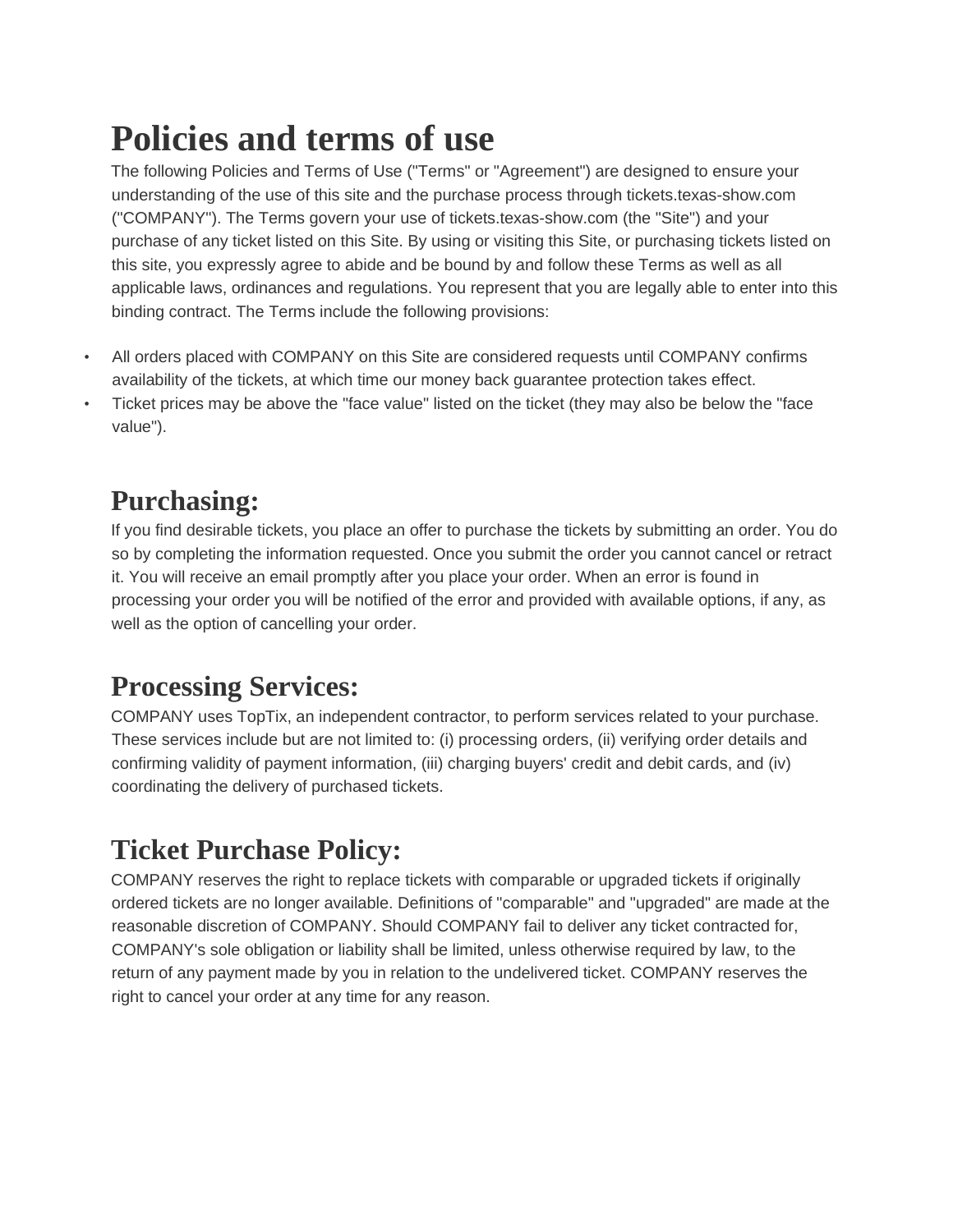# **Risk Free Purchase:**

**All sales are final.** However, if you are unable to attend a performance, we welcome ticket exchanges up to 24 hours before the scheduled performance for any available show in current year or the following year.

### **Donate Your Tickets:**

Texas Panhandle Heritage Foundation (TPHF), the producer of TEXAS Outdoor Musical, is a 501 c 3, charitable organization. If you cannot attend the performance due to an emergency or unforeseen circumstance, you may choose to donate your purchase to TPHF. This request can be made up to 2 hours before performance time by the ticket buyer. TPHF will send the ticket buyer a tax receipt for the donation. If you are issued a rain check due to the cancellation of a performance, and you are not able to attend the show on another night, you may choose to donate your ticket to TPHF in the same manner.

### **Delivery of Tickets:**

In most cases, tickets will be delivered by the method and timeframe designated in the ticket listing chosen at the time of the order. Photo ID may be required to accept delivery. For listings with no designated delivery method, tickets will typically be held at Will Call two hours prior to the time of the performance. Tickets may not ship out immediately. In all cases, COMPANY reserves the right to deliver tickets for any order as late as one (1) hour prior to the performance. Valid delivery services on the day of the performance may include, in COMPANY's sole discretion, Will Call at the venue box office, email (when applicable), courier or pick up at a location outside the venue designated by COMPANY. Certain delivery designations, such as "Print At Home", do not constitute guarantees of delivery any sooner than the day of the performance. Typically, such tickets will be delivered as designated, however in some cases delivery may first require additional verification or be subject to delays on behalf of the seller. It is your responsibility to contact COMPANY if you do not receive tickets within 48 hours of the performance.

### **Lost, Stolen, or Damaged Tickets**

Please keep your tickets in a safe place. COMPANY is not responsible for lost, stolen, damaged or destroyed tickets. Please note that direct sunlight or heat can damage certain types of tickets.

# **Payment Options:**

As a buyer, you grant COMPANY, through WebAuthorize, permission to charge your credit or debit card for the purchase of tickets. Visa, Mastercard, Discover, and American Express are valid payment methods for purchasing tickets. For other payment methods, please contact us at 806- 6552181.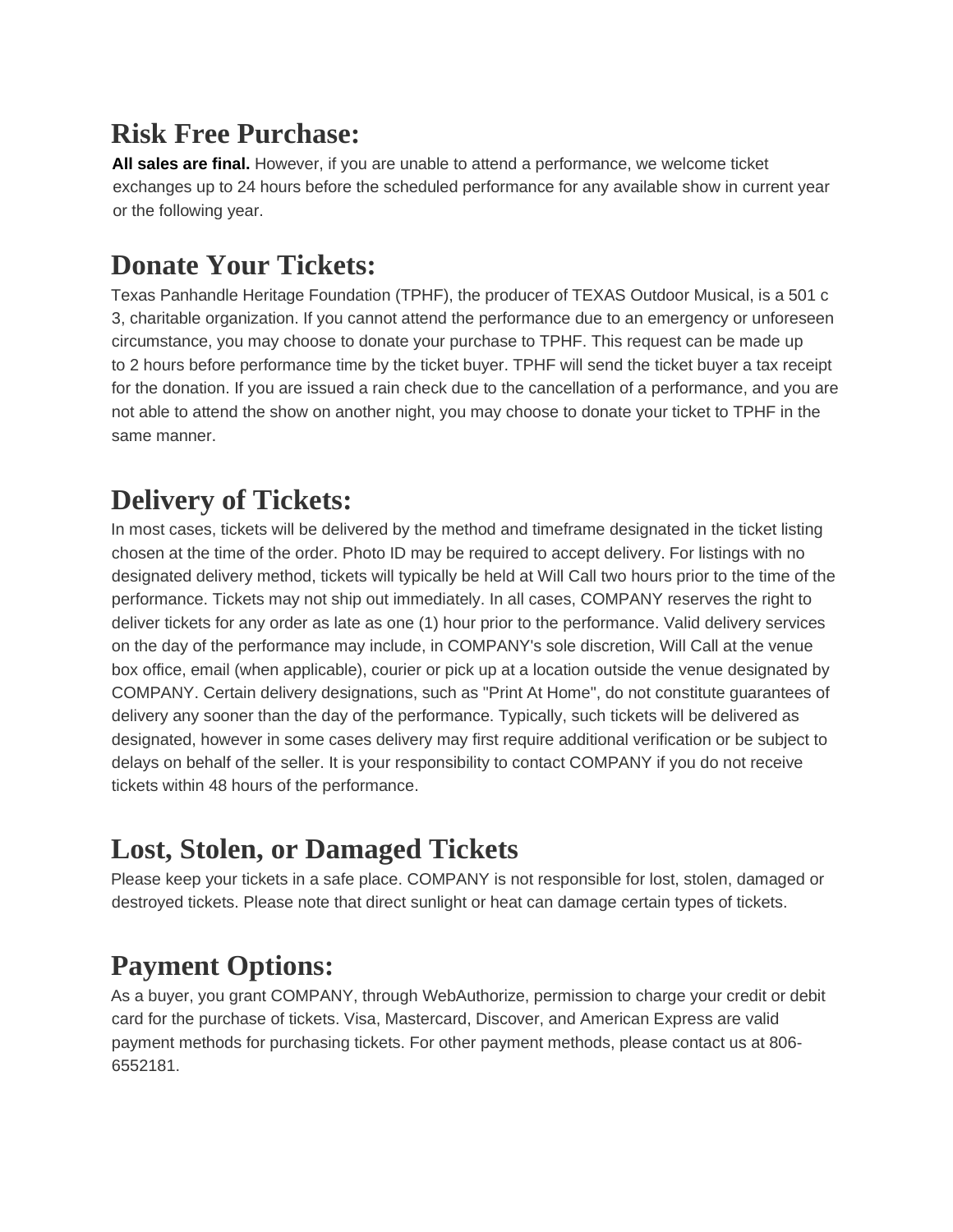# **Ticket Holder Behavior Policy:**

You agree to abide by all rules and policies of the venue, promoter and anyone else responsible for putting on the performance. Should you or the person using the ticket you purchased fail to abide by those rules and policies, you shall be subject to all applicable fines and legal or other expenses associated therewith. Further, should any violation result in the loss of the ticket seller's season ticket rights or right to use any other tickets at that venue, or the right to purchase other tickets from that venue, you shall be held liable for all reasonable costs, expenses and losses associated with said loss including, but not limited to, all direct, indirect, vicarious, consequential, exemplary, incidental, special or punitive damages, including lost profits.

### **Disclaimer:**

COMPANY is not the official box office. COMPANY is in no way affiliated with any venue, promoter, team, league or organizing group and is not associated with any official organizer of the performances for which it list tickets. Rather, it is an independent marketplace for the sale of performance tickets on the secondary market.

### **Changes in Terms and Conditions:**

COMPANY reserves the right, in its sole discretion, to change these Terms at any time. If COMPANY changes any term or condition, said modification, revision and additional information shall be posted here and shall automatically replace the terms and conditions and become binding on all users of this site. Your continued use of the site following COMPANY's posting of revised terms and conditions constitute your acceptance of the revised agreement.

# **Unlawful Activity:**

COMPANY prohibits the use of its site for any unlawful conduct. All users must comply with all local, state, federal and international laws, ordinances and regulations. By using this site, you agree not to use any false personal information or use an invalid or unauthorized credit or debit card. You agree not to use or permit anyone to use information provided through tickets.texas-show.com for any unlawful or unauthorized purpose.

### **Investigations and Consequences:**

A buyer who is the subject of a complaint or whom COMPANY believes may have violated these Terms or applicable law will be subject to investigation by COMPANY. You agree to cooperate fully in such investigation including, but not limited to, providing any and all information demanded by COMPANY. COMPANY reserves the right to take any action without prior notice it deems appropriate in its sole discretion including, but not limited to, canceling orders, issuing a warning, suspending or terminating service, denying access, cancelling transactions, refusing to honor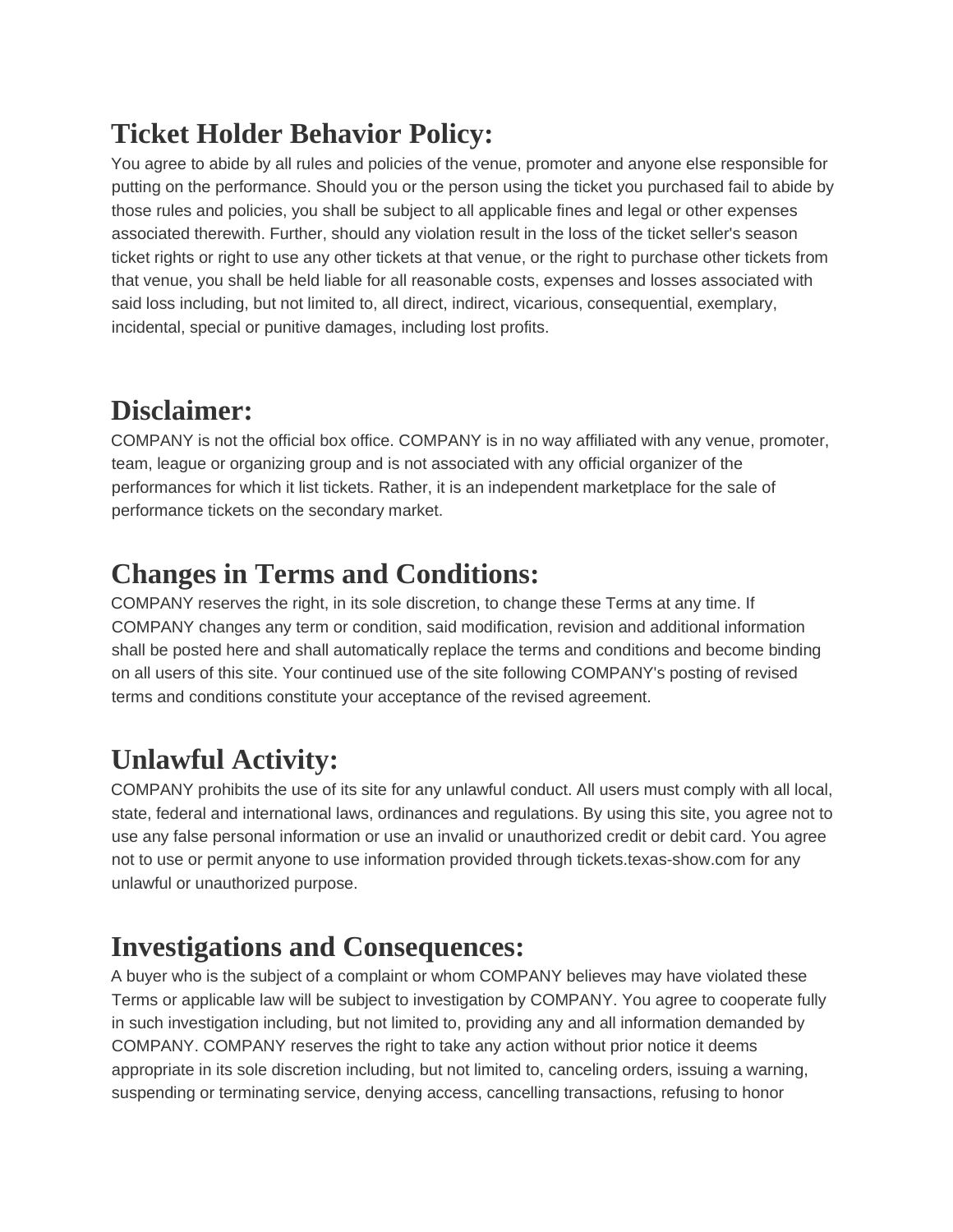pending or future transactions, remove material, or exercise any other remedy available to it (including civil, criminal or injunctive redress) if COMPANY finds, in its sole discretion, a user: (a) is unwilling to cooperate with any investigation; (b) has engaged in any illegal, unlawful or fraudulent conduct or otherwise violated these Terms or applicable law or has acted in concert with anyone so engaged; or (c) has provided information that COMPANY is unable to authenticate or verify. You agree that monetary damages may not provide a sufficient remedy to COMPANY for violations of these Terms and may be difficult to ascertain or calculate and you consent to injunctive or other equitable relief for such violations.

COMPANY reserves the right to report to appropriate law enforcement authorities or other relevant third parties any activity that it believes, in its sole discretion, may in any way violate any local, state, federal or international law.

### **Intellectual Property:**

COMPANY respects the intellectual property of others, and we ask you to do the same. If you believe that your work has been copied in a way that constitutes copyright infringement, please provide our Copyright Agent with the following information: (a) an electronic or physical signature of the person authorized to act on behalf of the owner of the copyright interest; (b) a description of the copyrighted work that you claim has been infringed; (c) a description of where the material that you claim is infringing is located on the site; (d) your address, telephone number and email address; (e) a statement by you that you have a good faith belief that the disputed use is not authorized by the copyright owner, its agent, or the law; and (f) a statement by you, made under penalty of perjury, that the above information in your notice is accurate and that you are the copyright owner or authorized to act on the copyright owner's behalf. Our Copyright Agent for notice of claims of copyright infringement can be reached at: tickets.texas-show.com, c/o Ticket Fulfillment Services LP, Attn: Copyright Complaints, 23000 Sussex Hwy., #232, Seaford, DE 19973.

### **Ownership:**

The site, including all site software, databases, trademarks, logos, service marks, proprietary information and materials (and any intellectual property and other rights relating thereto) ("COMPANY's Property") is owned or licensed by COMPANY and/or TopTix and will remain the property of the same. You acknowledge and agree that you do not acquire any ownership or licensing rights by using the site. You may not use any of COMPANY's Property in connection with any product or service that is not offered by COMPANY or TopTIx in any manner that is likely to cause confusion with COMPANY's or TopTix's business, or in any manner that disparages COMPANY or TopTix. Nothing contained on the site should be construed as granting, by implication, estoppel or otherwise, any license or right to use any COMPANY's Property without the express written permission of COMPANY or TopTix.

The content, organization, graphics, design, compilation, "look and feel" and all COMPANY Property available on this site, including, without limitation, images and written and other materials (the "Contents"), are intellectual property protected under the copyright, trademark and other intellectual property laws of the United States and/or other countries ("Intellectual Property Laws"). You are only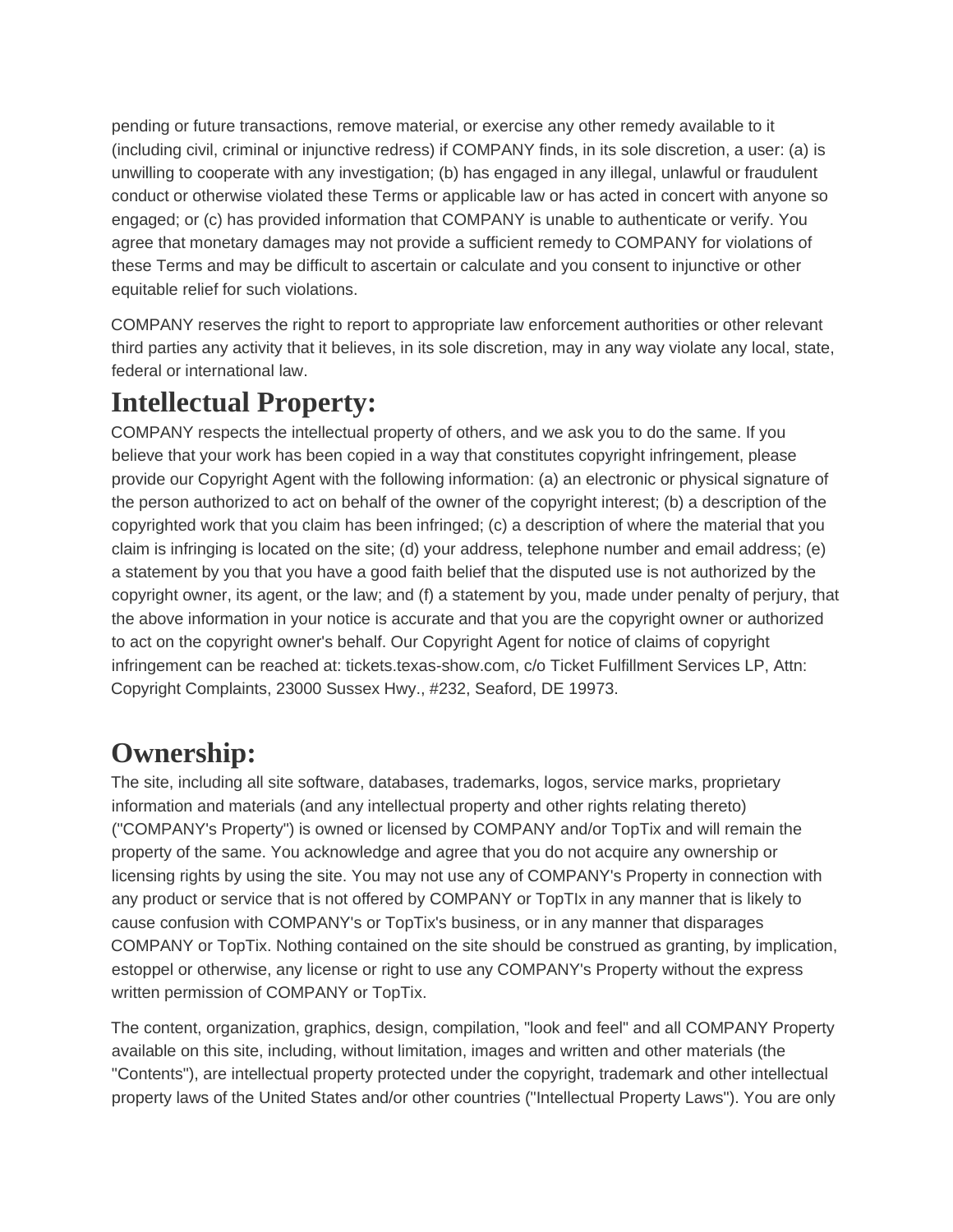authorized to visit, view and retain a copy of pages of this site for your own personal use. You may not download, print, copy, reproduce, duplicate, distribute, transmit, broadcast, display, sell, license or otherwise use or exploit any of the Content except in the course of viewing the site online for lawful purposes, and in making single copies of selected pages of the site for personal use and not for distribution or posting on any other site. You also agree not to modify, rent, lease, loan, sell, distribute or create derivative works based on any Content. The violation of applicable Intellectual Property Laws may give rise to civil and/or criminal penalties. No right, title or interest in any downloaded materials is transferred to you as a result of any such downloading or copying other than the foregoing license to possess for personal use.

# **Privacy:**

Your access to this site and all communications between you and COMPANY (and our service providers including TopTix) are subject to COMPANY's privacy policy found here. You can browse this site without revealing your personal information. However, most of the site's services require you to provide personal information. By providing personal information, you expressly consent to the collection, use, disclosure and retention of your personal information as further described in the privacy policy. The privacy policy covers the treatment of personal or personally identifiable information by COMPANY that may be collected when you are on the Site and when you use the Site's services. Except as otherwise expressly included herein or in the privacy policy, COMPANY does not control the privacy policies of third parties and you are subject to the privacy policies of those third parties where applicable.

# **PRIVACY POLICY**

This policy describes our practices regarding personal information collected through our Web site located at tickets.texas-show.com. In this policy, "personal information" means your name, company name, address, telephone number, and e-mail address, and "we" and "us" means tickets.texasshow.com. If you have questions or complaints regarding our privacy policy or practices, please contact us at 806-655-2181, or via email at boxoffice@texas-show.com.

If we decide to change our privacy policy, we will post those changes to this privacy policy so that you are aware of what information we collect, how we use it, and under what circumstances, if any, we disclose it.

We reserve the right to modify this privacy policy at any time, so please review it frequently. If we make material changes to this policy, we will notify you here, by email, or by means of a notice on our home page prior to the change becoming effective.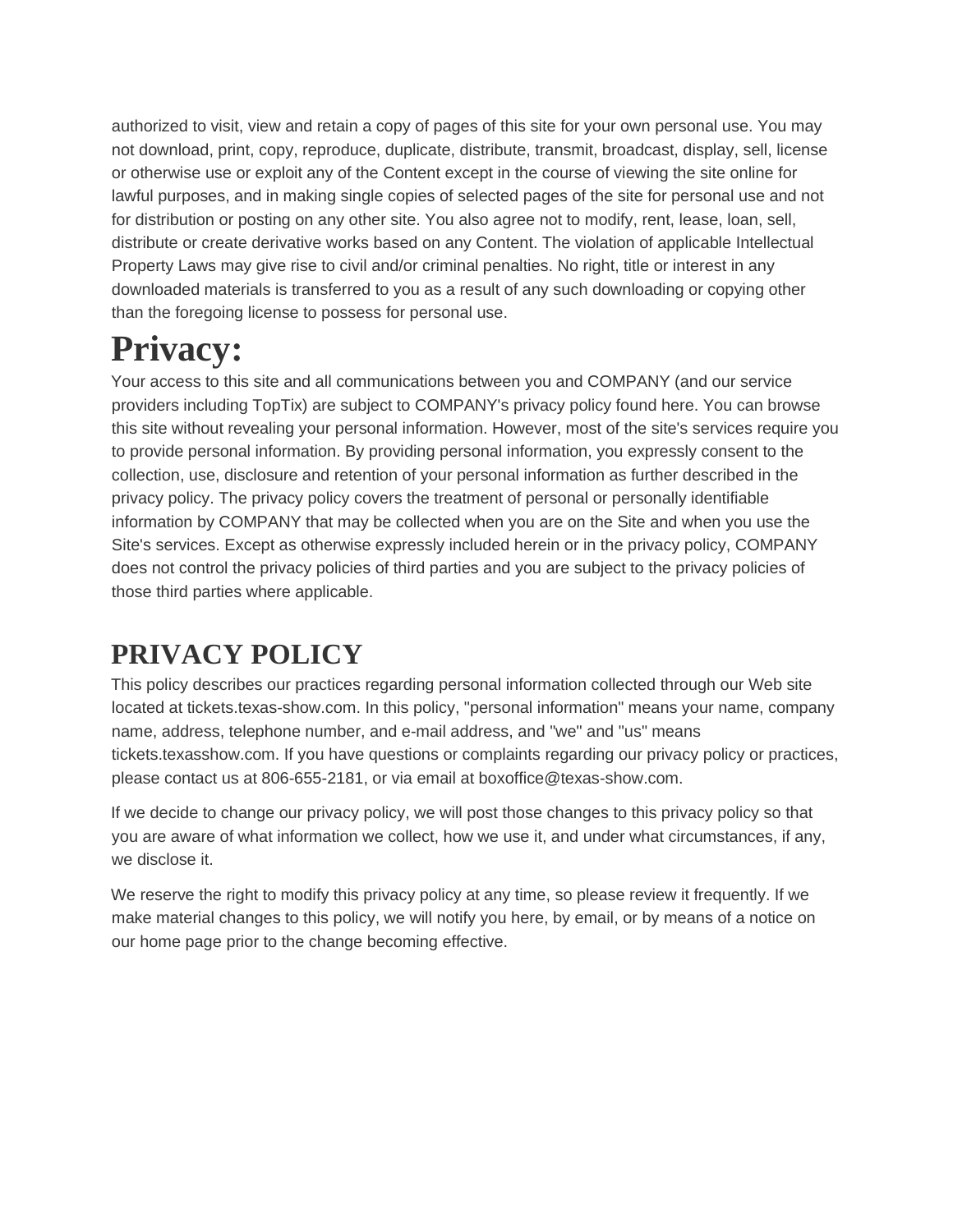#### **How much information must I share?**

The amount and type of information we collect from you depends on your activities and use of our Web site. Below, we explain what information we collect.

#### **When you browse our Web site**

We keep track of pages you visit to help provide you with a more personalized shopping experience.

#### **When you make purchases through our Web site**

We collect your name, billing address and payment information (such as your credit card number and expiration date) to process your order.

#### **Cookies**

A cookie is a small text file that is stored on a user's computer for record-keeping purposes. We use cookies on this site. We do not link the information we store in cookies to any personally identifiable information you submit while on our site.

We use both session ID cookies and persistent cookies. We use session cookies to make it easier for you to navigate our site. A session ID cookie expires when you close your browser. A persistent cookie remains on your hard drive for an extended period of time. You can remove persistent cookies by following directions provided in your Internet browser's "help" file.

We set a persistent cookie to store your email address, so you don't have to enter it more than once. Persistent cookies also enable us to track and target the interests of our users to enhance the experience on our site.

We collect information contained in cookies, such as your purchases and log in data, to personalize your shopping experience. Your browser must accept cookies if you wish you add items to a shopping cart.

#### **Third Party Cookies**

The use of cookies by third parties is not covered by our privacy policy. We do not have access or control over these cookies. These third parties use session ID cookies to make it easier for you to navigate our site, in order for you to use the shopping cart.

#### **When you communicate with us through our Web site**

We collect your e-mail address and the other information that you provide in order to respond to your communication.

#### **Retaining your information**

We will retain your information for as long as needed to provide you services. If you wish to request that we no longer use your information to provide you services, contact us at support@tickets.texasshow.com. We will retain and use your information as necessary to comply with our legal obligations, resolve disputes, and enforce our agreements.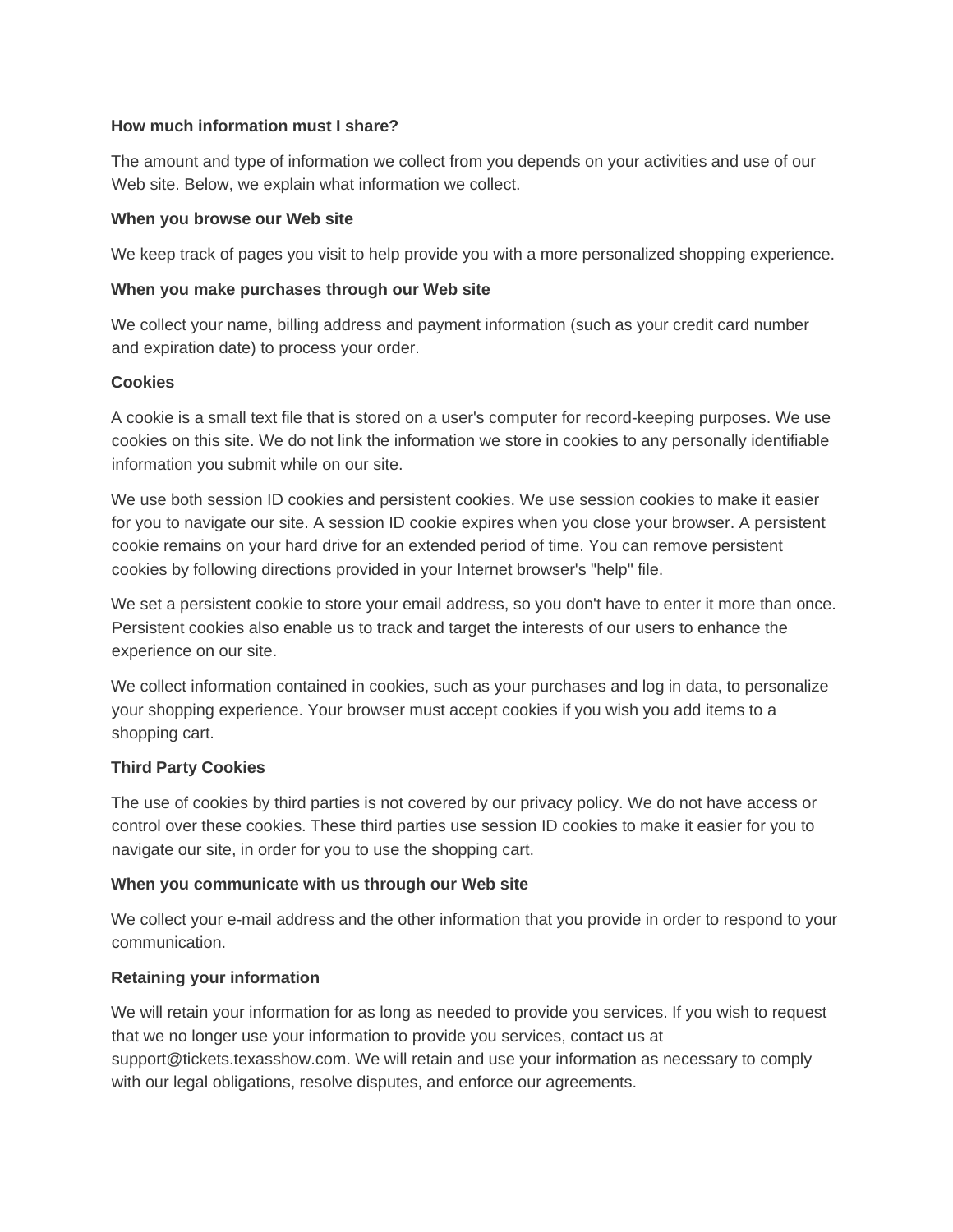#### **When you enter contests, participate in surveys, or register for other activities on our Web site**

We collect your name, e-mail address and telephone number, and the other information that is required for entry or participation, which varies depending on the activity.

#### **Is my personal information used for any other purpose?**

We may use your personal information to provide products or services you have requested, respond to a communication from you, contact you, and as otherwise described in this policy.

We may occasionally send you promotional or product information. If you do not wish to receive promotional or product information, you may opt out of future communications by following the instructions in the e-mail communication.

We may also analyze and act upon your personal information as part of our standard business practices.

If you become our customer, we may send you updates on important information about our company and services.

#### **Links to 3rd Party Sites**

Our Site includes links to other Web sites whose privacy practices may differ from those of COMPANY. If you submit personally identifiable information to any of those sites, your information is governed by their privacy policies. We encourage you to carefully read the privacy policy of any Web site you visit.

#### **Will my personal and account information be provided to any other party?**

We restrict access to your personal and account information to those who need access to use it as set forth in this policy. Your personal and account information will never be sold, shared, rented or traded to third parties except under the following circumstances:

- We may disclose your personal and account information to respond to subpoenas, court orders, or other legal process, as required by law, or to establish or exercise our legal rights or defend against legal claims.
- We may disclose your personal and account information when we believe it is necessary to protect the rights, property, or safety of COMPANY, our users, or others. This includes exchanging information with other companies, organizations, or agents of the customer for fraud protection. However, this does not include selling, renting, sharing, or otherwise disclosing personally identifiable information for commercial purposes in violation of the commitments set forth in this Privacy Policy.
- Your personal and account information may also be disclosed in connection with a sale of some or all of our business or a merger with another company.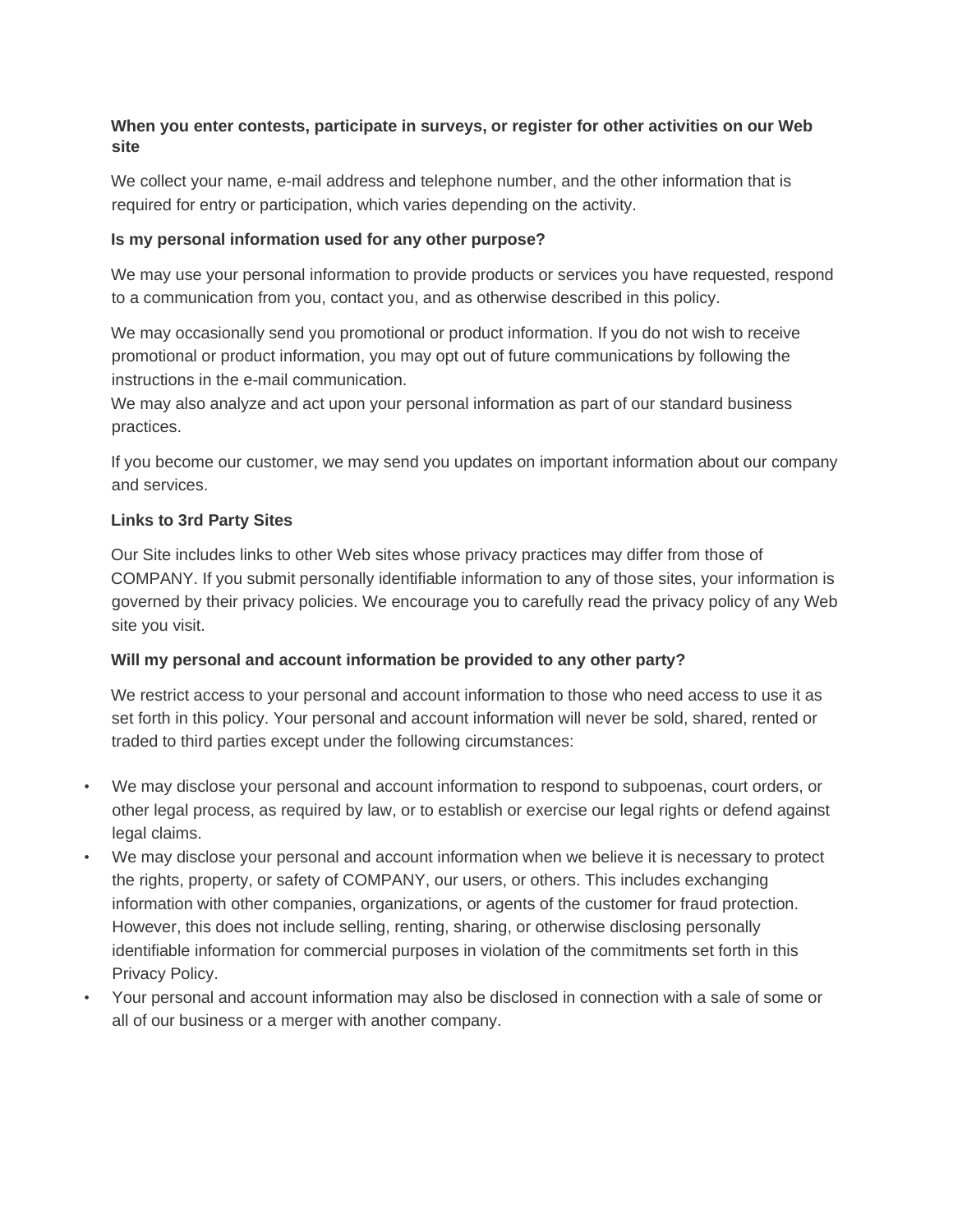#### **Agents/Service Providers**

We use other third parties including, but not limited to, a fulfillment provider to verify, process, and fulfill orders; a shipping company to ship tickets; and a credit card processing company to bill you for goods and services. We will share your name, email address, billing and shipping address and credit card information as necessary for the third party to provide that service.

These third parties are prohibited from using your personally identifiable information for promotional purposes unless acting on behalf of COMPANY.

#### **How can I give you feedback or contact you?**

You can reach us by email boxoffice@texas-show.com or you can call us at 806-655-2181. Please note that messages become our property and, unless you direct otherwise, may be used by us for promotional purposes. tickets.texas-show.com

Attn: Privacy Policy Feedback

1514  $5<sup>th</sup>$  Ave.

Canyon TX 79015 info@texas-show.com

Last updated on March 3, 2020

### **Indemnification:**

You agree to indemnify, defend and hold COMPANY and TopTix, and each of its parents, affiliates, licensors, suppliers, advertisers and sponsors, and their respective employees, consultants, agents and other representatives ("Indemnified Parties") harmless from and against any and all claims, damages, losses, costs (including reasonable attorneys' fees) and other expenses that arise directly or indirectly out of or from: (a) your breach of any of these Terms; (b) any allegation that any information you submit or transmit to the site infringes or otherwise violates the copyright, trademark, trade secret or other intellectual property or other rights of any third party; (c) any federal, state, or county tax obligation or amounts due or owing under any tax regulation, law, order or decree or any dispute concerning the tax status of COMPANY; (d) your acts or omissions in connection with your use of this Site; and (e) any claim brought by a third-party (a "Third Party Claim") against any of the Indemnified Parties in respect of which recovery may be sought under clauses (a) through (d) above. These indemnification provisions shall survive any termination of this Agreement.

### **Disclaimers and Limitations on Liability:**

**No Warranty:** THE SITE, THE MATERIALS ON THE SITE AND ANY TICKET OR SERVICE OBTAINED THROUGH THE SITE IS PROVIDED "AS IS" AND WITHOUT WARRANTIES OF ANY KIND, EITHER EXPRESS OR IMPLIED. COMPANY DISCLAIMS, TO THE FULLEST EXTENT PERMITTED UNDER APPLICABLE LAW, ALL WARRANTIES, EXPRESS OR IMPLIED, WITH RESPECT TO THE SITE, THE MATERIALS, AND ANY TICKETS OR SERVICE OBTAINED THROUGH THE SITE, INCLUDING, WITHOUT LIMITATION, IMPLIED WARRANTIES OF TITLE,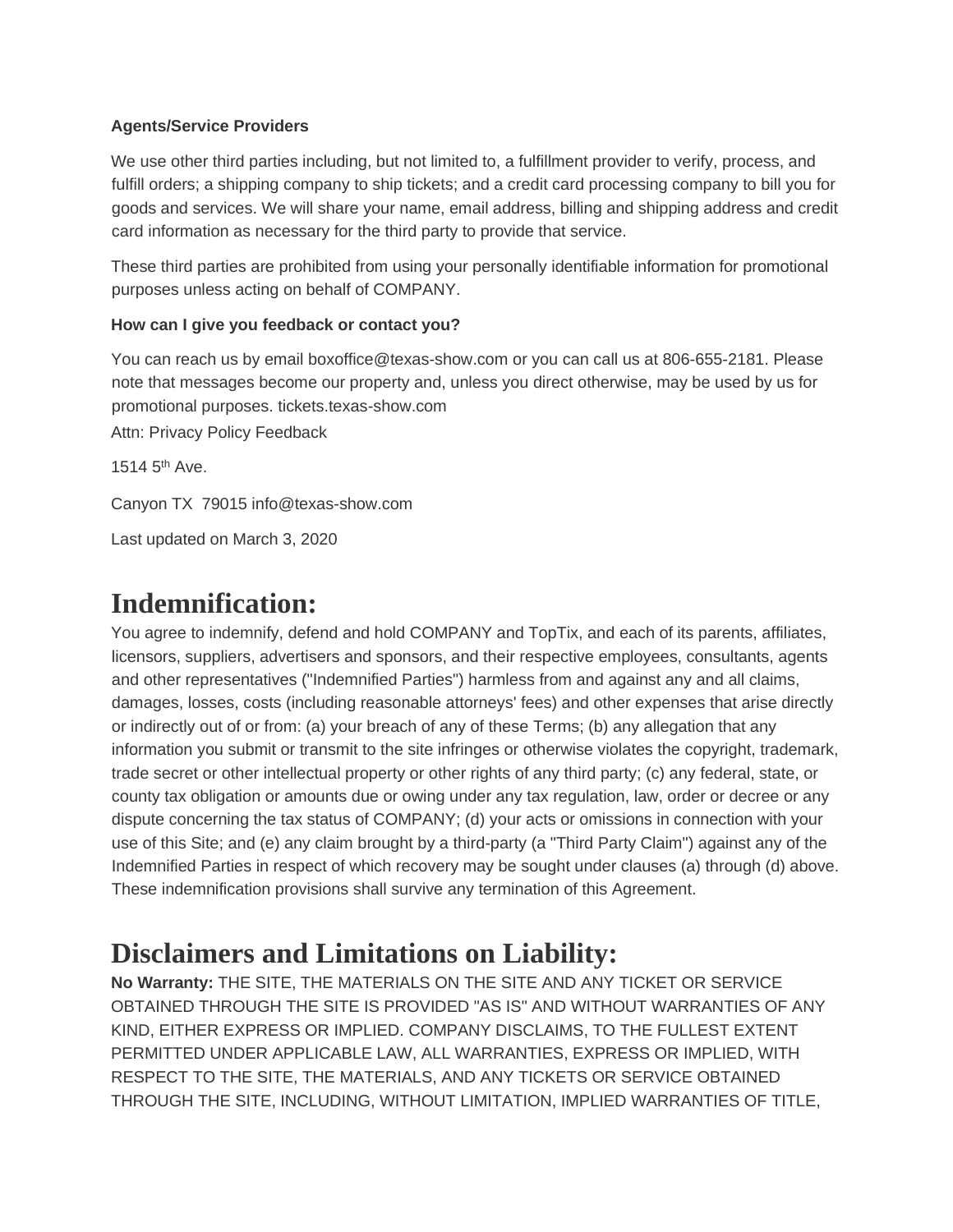NON-INFRINGEMENT OF THIRD PARTY RIGHTS, MERCHANTABILITY, AND FITNESS FOR A PARTICULAR PURPOSE, AND ANY WARRANTIES THAT MAY ARISE FROM COURSE OF DEALING OR USAGE OF TRADE. COMPANY DOES NOT WARRANT THAT YOUR USE OF THE SITE WILL BE UNINTERRUPTED, ERROR-FREE OR SECURE, THAT DEFECTS WILL BE CORRECTED, OR THAT THE SITE IS FREE OF VIRUSES OR OTHER HARMFUL COMPONENTS. YOU ASSUME ALL RESPONSIBILITY AND RISK FOR YOUR USE OF THE SITE AND YOUR RELIANCE THEREON. COMPANY IS NOT RESPONSIBLE IN ANY WAY FOR THE ACCURACY OR SUITABILITY OF ANY PAYMENT OF TAXES TO ANY ENTITY ON YOUR BEHALF. YOUR USE OF THE SITE AND ANY MATERIALS PROVIDED THROUGH THE SITE ARE ENTIRELY AT YOUR OWN RISK. YOU SHOULD USE YOUR BEST JUDGMENT AND EXERCISE CAUTION WHERE APPROPRIATE.

**Limitation of Liability:** NEITHER COMPANY NOR ANY OTHER INDEMNIFIED PARTY ARE OR WILL BE RESPONSIBLE OR LIABLE TO YOU OR TO ANY THIRD PARTY FOR ANY INDIRECT, INCIDENTAL, CONSEQUENTIAL, SPECIAL, EXEMPLARY, PUNITIVE OR OTHER DAMAGES (INCLUDING, WITHOUT LIMITATION, DAMAGES FOR LOSS OF BUSINESS OR LOST PROFITS) UNDER ANY CONTRACT, NEGLIGENCE, STRICT LIABILITY OR OTHER THEORY ARISING OUT OF OR RELATING IN ANY WAY TO THE SITE, THE MATERIALS ON THE SITE OR ANY TICKET OR SERVICE OBTAINED THROUGH THE SITE. WITHOUT LIMITING THE FOREGOING, YOU EXPRESSLY ACKNOWLEDGE AND AGREE THAT COMPANY AND ANY OTHER INDEMNIFIED PARTY SHALL HAVE NO LIABILITY OR RESPONSIBILITY WHATSOEVER FOR: (I) ANY ACTION OF ANOTHER USER TO THE SITE; (II) PERSONAL INJURY OR PROPERTY DAMAGE, OF ANY NATURE WHATSOEVER, WHETHER ARISING IN CONTRACT OR IN TORT, RESULTING FROM YOUR ACCESS TO AND USE OF THE SITE, INCLUDING ANY CLAIM, CAUSE OF ACTION, OBLIGATION, LIABILITY, RIGHT, OR REMEDY WHETHER OR NOT ARISING FROM THE NEGLIGENCE OF COMPANY; (III) ANY UNAUTHORIZED ACCESS; (IV) ANY INTERRUPTION OR CESSATION OF TRANSMISSION TO OR FROM THE SITE; (IV) ANY BUGS, VIRUSES, WORMS, DEFECTS OR OTHER ITEMS OF A DESTRUCTIVE NATURE WHICH MAY BE TRANSMITTED TO OR THROUGH THE SITE BY ANY THIRD PARTY; (V) ANY ERROR, MISTAKE, INACCURACY OR OMISSION IN ANY MATERIALS, OR FOR ANY LOSS OR DAMAGE OF ANY KIND INCURRED AS A RESULT OF THE USE OF ANY MATERIALS AVAILABLE THROUGH THE SITE; AND/OR (VI) ANY LOST, STOLEN OR DAMAGED TICKETS. YOUR SOLE AND EXCLUSIVE REMEDY FOR DISSATISFACTION WITH THE SITE IS TO STOP USING THE SITE. THE MAXIMUM LIABILITY OF COMPANY, AND ANY OTHER INDEMNIFIED PARTY, AND YOUR SOLE AND EXCLUSIVE REMEDY, FOR ALL DAMAGES, LOSSES SUFFERED BY YOU AND CAUSES OF ACTION, WHETHER IN CONTRACT, TORT (INCLUDING, WITHOUT LIMITATION, NEGLIGENCE) OR OTHERWISE, SHALL BE THE TOTAL AMOUNT PAID BY YOU, IF ANY, TO ACCESS THE SITE. SOME JURISDICTIONS DO NOT ALLOW THE EXCLUSION OR LIMITATION OF INCIDENTAL OR CONSEQUENTIAL DAMAGES, SO THE ABOVE LIMITATION OR EXCLUSION MAY NOT APPLY TO YOU.

**Allocation of Risk:** You acknowledge and agree that the foregoing disclaimers and limitations of liability represent bargained for allocations of risk and that the pricing and other terms and conditions of this agreement reflect such allocation of risk.